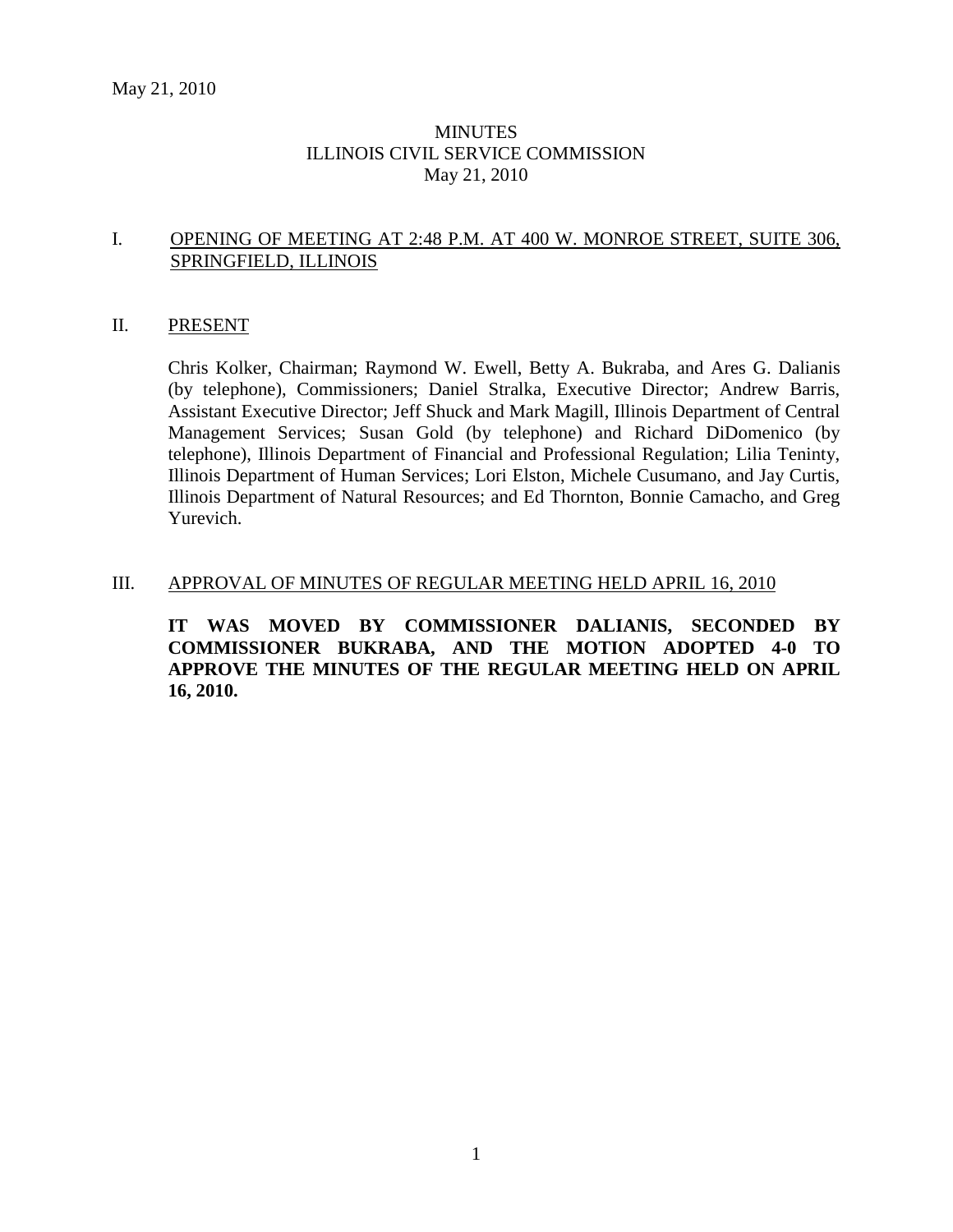#### IV. **EXEMPTIONS UNDER SECTION 4d(3) OF THE PERSONNEL CODE**

# A. Report on Exempt Positions

|                                       | Total            | No. of Exempt |
|---------------------------------------|------------------|---------------|
| Agency                                | <b>Employees</b> | Positions     |
|                                       |                  |               |
|                                       |                  |               |
|                                       |                  |               |
|                                       |                  |               |
|                                       |                  |               |
| Central Management Services 1,409 115 |                  |               |
|                                       |                  |               |
|                                       |                  |               |
|                                       |                  |               |
|                                       |                  |               |
|                                       |                  |               |
|                                       |                  |               |
|                                       |                  |               |
|                                       |                  |               |
|                                       |                  |               |
|                                       |                  |               |
|                                       |                  |               |
|                                       |                  |               |
|                                       |                  |               |
|                                       |                  |               |
|                                       |                  |               |
|                                       |                  |               |
|                                       |                  |               |
|                                       |                  |               |
|                                       |                  |               |
|                                       |                  |               |
|                                       |                  |               |
|                                       |                  |               |
|                                       |                  |               |
|                                       |                  |               |
|                                       |                  |               |
|                                       |                  |               |
|                                       |                  |               |
|                                       |                  |               |
|                                       |                  |               |
|                                       |                  |               |
|                                       |                  |               |
|                                       |                  |               |
|                                       |                  |               |
|                                       |                  |               |
|                                       |                  |               |
|                                       |                  |               |
|                                       |                  |               |
|                                       |                  |               |
|                                       |                  |               |
|                                       |                  |               |
|                                       |                  |               |
|                                       |                  |               |
|                                       |                  |               |
|                                       |                  |               |
|                                       |                  |               |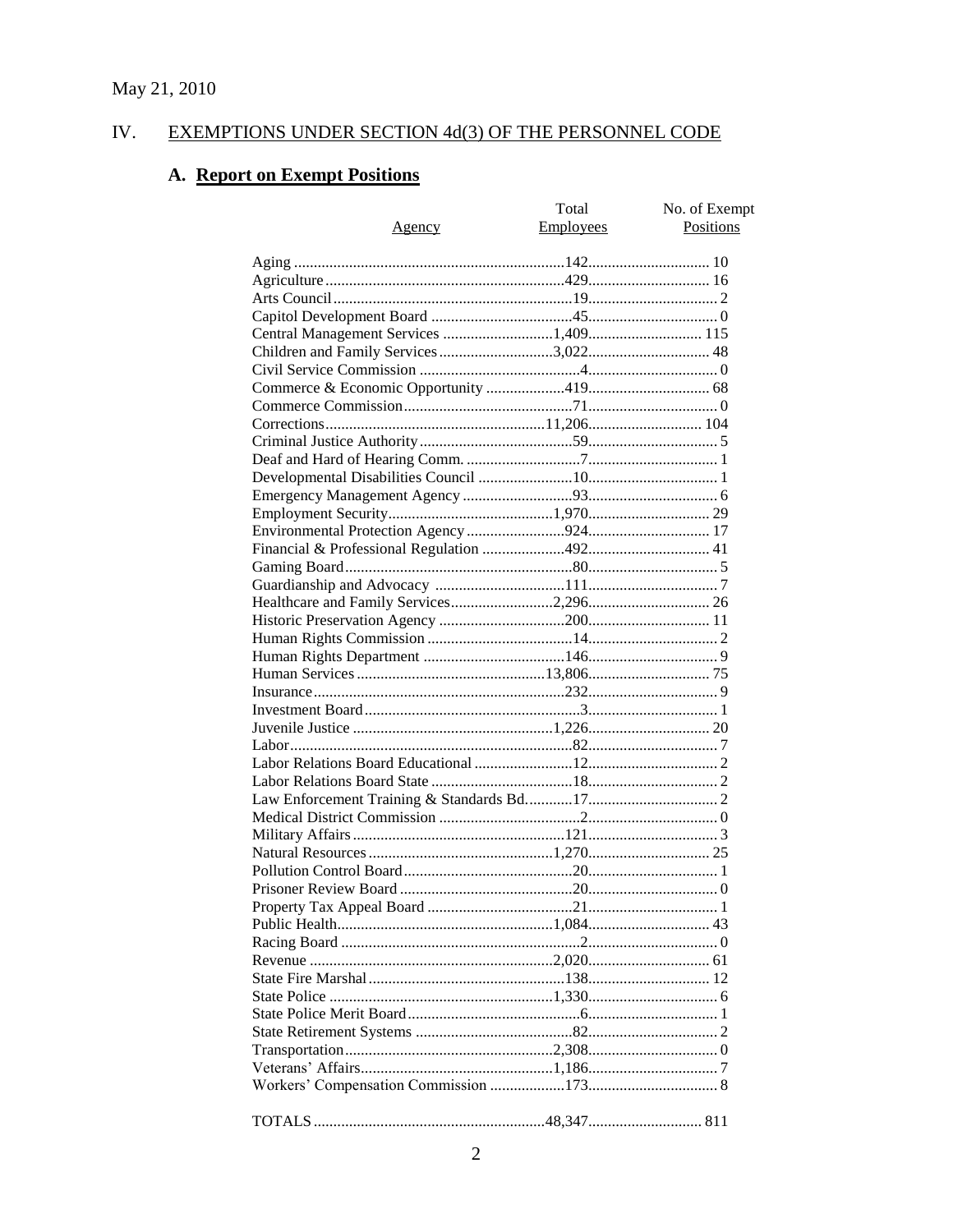#### **B. Governing Rule – Section 1.142 Jurisdiction B Exemptions**

- a) The Civil Service Commission shall exercise its judgment when determining whether a position qualifies for exemption from Jurisdiction B under Section 4d(3) of the Personnel Code. The Commission will consider any or all of the following factors inherent in the position and any other factors deemed relevant to the request for exemption:
	- 1) The amount and scope of principal policy making authority;
	- 2) The amount and scope of principal policy administering authority;
	- 3) The amount of independent authority to represent the agency, board or commission to individuals, legislators, organizations or other agencies relative to programmatic responsibilities;
	- 4) The capability to bind the agency, board or commission to a course of action;
	- 5) The nature of the program for which the position has principal policy responsibility;
	- 6) The placement of the position on the organizational chart of the agency, board or commission;
	- 7) The mission, size and geographical scope of the organizational entity or program within the agency, board or commission to which the position is allocated or detailed.
- b) The Commission may, upon its own action after 30 days notice to the Director of Central Management Services or upon the recommendation of the Director of the Department of Central Management Services, rescind the exemption of any position that no longer meets the requirements for exemption set forth in subsection (a). However, rescission of an exemption shall be approved after the Commission has determined that an adequate level of managerial control exists in exempt status that will insure responsive and accountable administrative control of the programs of the agency, board or commission.
- c) For all positions currently exempt by action of the Commission, the Director of Central Management Services shall inform the Commission promptly in writing of all changes in essential functions, reporting structure, working title, work location, position title, position number or specialized knowledge, skills, abilities, licensure or certification.
- d) Prior to granting an exemption from Jurisdiction B under Section 4d(3) of the Personnel Code, the Commission will notify the incumbent of the position, if any, of its proposed action. The incumbent may appear at the Commission meeting at which action is to be taken and present objections to the exemption request.

(Source: Amended at 34 Ill. Reg. 3485, effective March 3, 2010)

\* \* \*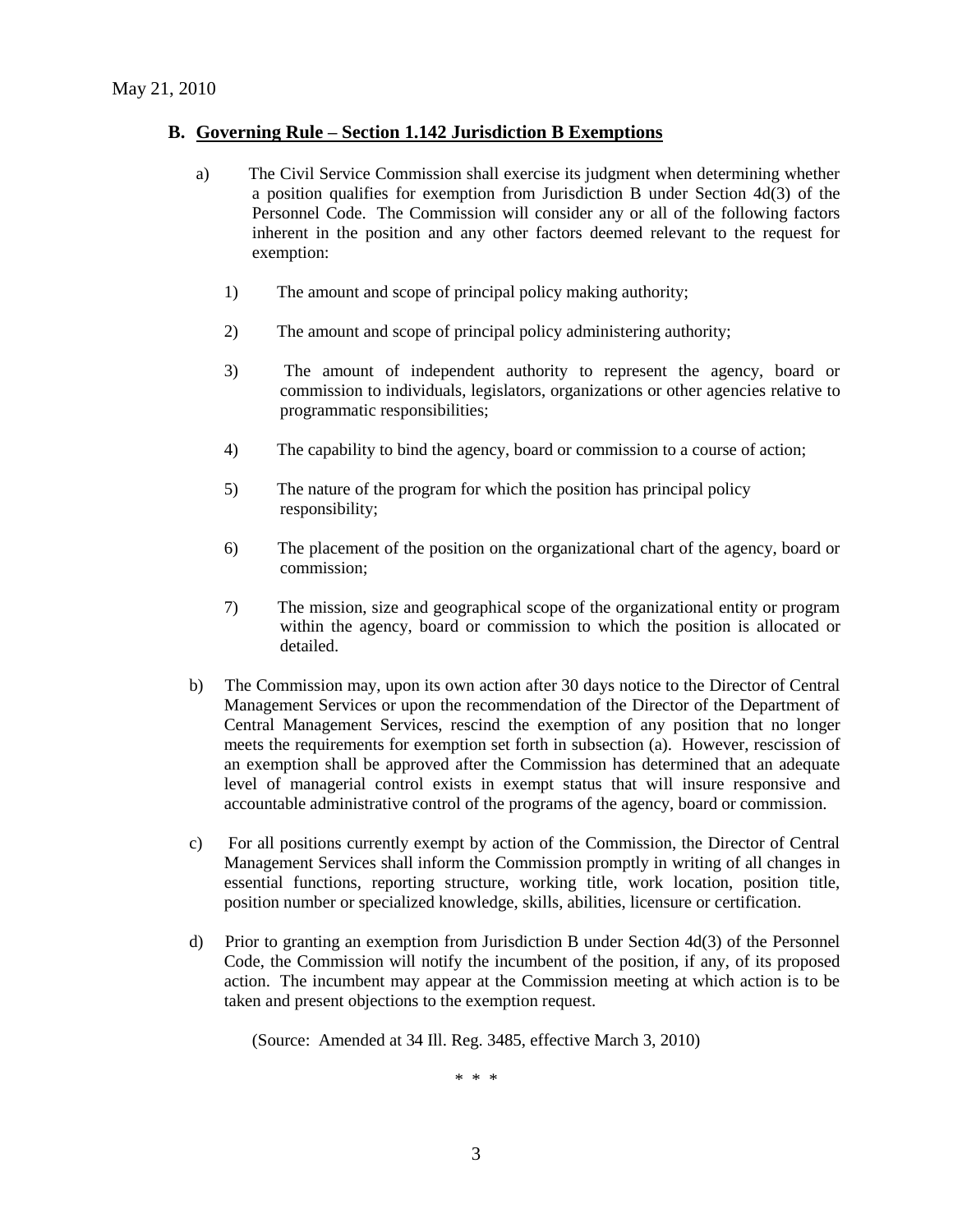### C. **Requests for 4d(3) Exemption**

As to Item C, this request is for the Deputy Director of the Cemetery and Funeral Oversight Program in the Department of Financial and Professional Regulation, a position that reports to the Director. This position is responsible for regulating and licensing cemeteries and cemetery managers as well as other employees under the new Cemetery Oversight Act. This Act was a result of the controversy surrounding Burr Oak Cemetery. This Act establishes a new regulatory scheme, removing some responsibilities that were previously with the Comptroller and placing them with the Illinois Department of Financial and Professional Regulation and expanding the scope of cemetery oversight. While there are currently 6000 licensed cemeteries in the State, it is estimated that there are up to 14,000 that will come under the scope of this new Act.

For these reasons, Staff recommended approval of this request. Chairman Kolker inquired whether this would result in the elimination of any regulatory positions in the Office of the Comptroller. Susan Gold, Chief of Staff, responded that it may since the agency would not be absorbing any such employees. Chairman Kolker also inquired as to the size of this program"s staff and if there would be a downstate presence. Susan Gold responded that it is anticipated that this program would have 33 staff and an additional 14 added in other related areas of the agency such as the hearings and prosecutorial programs. The licensing function would be carried out from the Springfield office.

As to Item D, this request is for the Deputy Director of the Bureau of Clinical Services of the Division of Developmental Disabilities in the Department of Human Services, a position that reports to the Director of Developmental Disabilities who reports to a statutory Assistant Secretary. This position is responsible for managing all aspects of the Clinical Services program within this Division for this client population. It would remove this programmatic responsibility from the Deputy Director position leaving him to focus more on policies for residential, day and support services as well as rate-setting methodologies and long-term planning for this 4000 employee Division. Also, this structure would mirror that of the Division of Mental Health which previously received approval from the Commission for its 4d(3) requests.

For these reasons, Staff recommended approval of this request. Chairman Kolker inquired as to the specific policy functions of the position. Lilia Teninty, Director of the Division of Developmental Disabilities, responded that it would include a variety of matters under Clinical Services such as Medicaid waivers, setting benchmarks for health care and increasing psychiatric services to the client population.

As to Item E1, Executive Director Stralka advised the Commission that the agency requested that this request be continued to the June meeting. Staff had no objection to this request.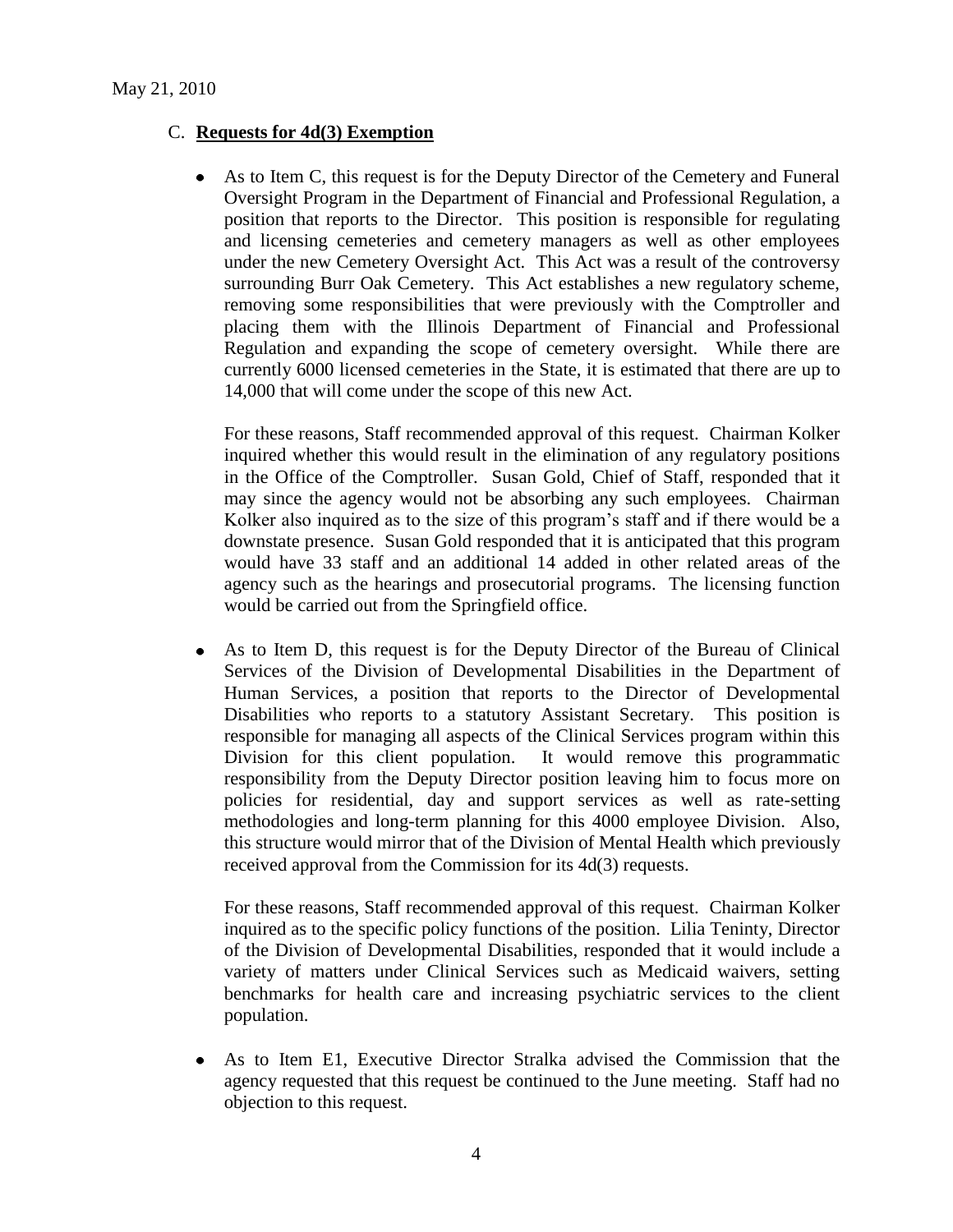As to Item E2, Executive Director Stralka reported that this request is for the  $\bullet$ Manager of the Illinois Coastal Zone Program in the Department of Natural Resources, a position that reports to the Director. This position is responsible for the overall operation of the Coastal Zone Program, a program that has its foundation in the federal Coastal Zone Management Act of 1972. It appears that this program has as its basic function the management of \$2,000,000 in federal grant money. However, Staff has been unable to ascertain exactly what role this position plays in this process as the agency"s response has not been able to differentiate this position"s duties from that of a regular grant manager. In addition, information from the agency"s website on this program lists a variety of positions that are involved with this program but this position is conspicuously absent. This absence has not been explained by the agency. Finally, Staff has concerns that these requests are part of a reorganization alluded to at February"s meeting when the agency was advised not to proceed piecemeal with exemption requests related to any reorganization.

For these reasons, Staff recommended denial of this request. Michele Cusumano, Human Resources Director, replied that this position is not part of the agency"s reorganization but a new office in Natural Resources. The State is decades behind other states in utilizing the provisions of this federal program. Chairman Kolker inquired as to specific provisions of this program. Michele Cusumano responded that it is to access federal funds available to the State for coastal zone management and improvements. Commissioner Ewell inquired whether funds that would have been available to Illinois have been going to other states, to which Michele Cusumano responded affirmatively. Commissioner Dalianis expressed concerns that the position lacks the principal policy responsibilities to justify exemption. It was the consensus of the Commissioners to continue this matter until the following month for the agency and Commission Staff to review the merits of this request. The agency concurred with this suggestion.

### **IT WAS MOVED BY COMMISSIONER EWELL, SECONDED BY COMMISSIONER BUKRABA, AND THE MOTION ADOPTED 4-0 TO GRANT AND CONTINUE THE REQUESTS FOR 4D(3) EXEMPTION FOR THE FOLLOWING POSITIONS:**

### **The following 4d(3) exemption requests were granted on May 21, 2010:**

#### **C. Illinois Dept. of Financial and Professional Regulation**

| <b>Position Number</b>  | 40070-13-40-700-00-01                                       |
|-------------------------|-------------------------------------------------------------|
| Position Title          | Senior Public Service Administrator                         |
| Bureau/Division         | Cemetery and Funeral Oversight                              |
| <b>Functional Title</b> | Deputy Director of the Cemetery & Funeral Oversight Program |
| Incumbent               | Vacant                                                      |
| Supervisor              | Director                                                    |
| Location                | <b>Cook County</b>                                          |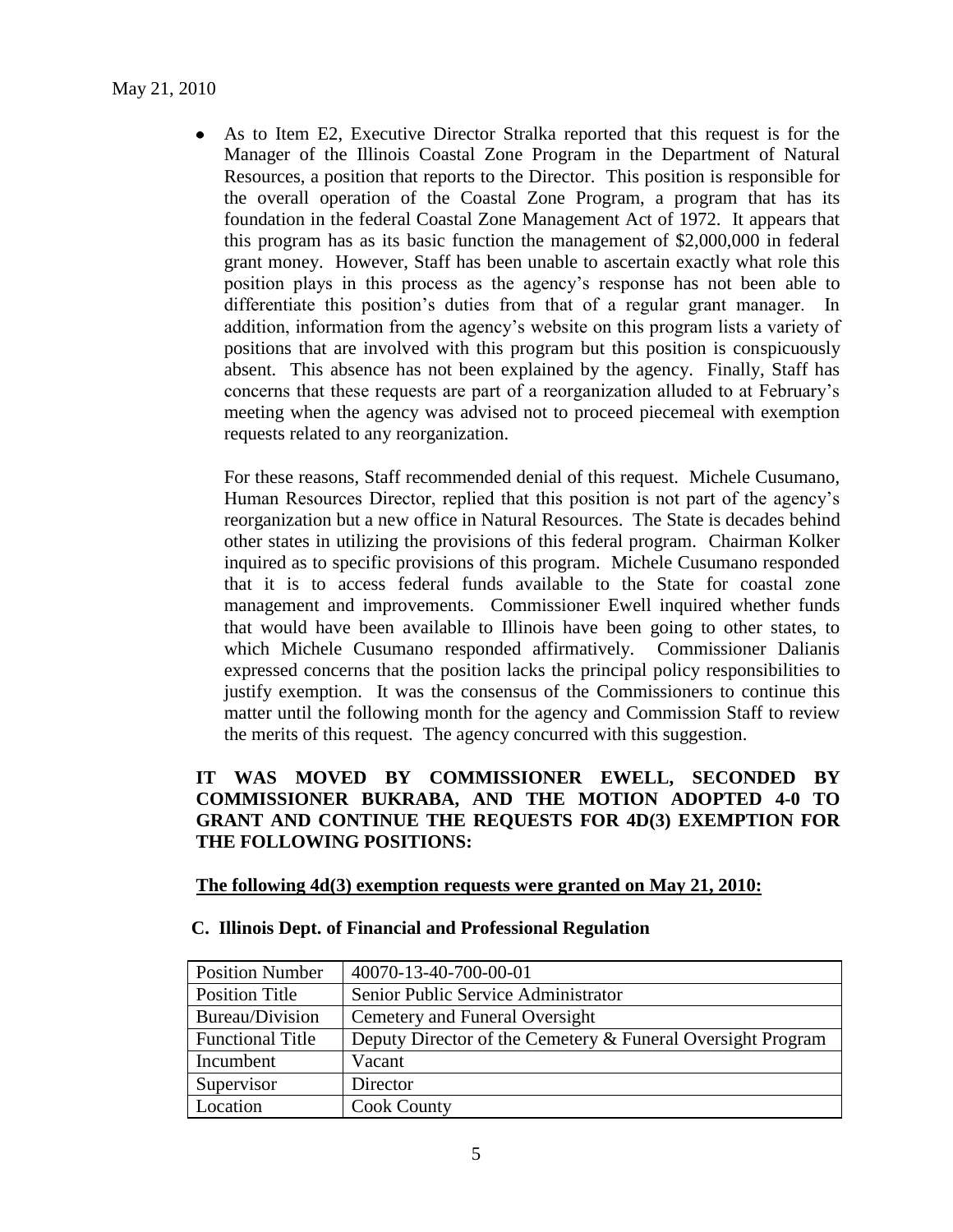| <b>Position Number</b>  | 40070-10-66-400-00-01                                      |
|-------------------------|------------------------------------------------------------|
| <b>Position Title</b>   | Senior Public Service Administrator                        |
| Bureau/Division         | <b>Developmental Disabilities</b>                          |
| <b>Functional Title</b> | Deputy Director of the Bureau of Clinical Services for the |
|                         | Division of Developmental Disabilities                     |
| Incumbent               | Vacant                                                     |
| Supervisor              | Director of Developmental Disabilities who reports to the  |
|                         | Assistant Secretary, who in turn reports to the Secretary  |
| Location                | <b>Sangamon County</b>                                     |

### **D. Illinois Department of Human Services**

#### **The following 4d(3) exemption requests were continued on May 21, 2010:**

| <b>Position Number</b>  | 40070-12-00-200-00-01               |  |
|-------------------------|-------------------------------------|--|
| Position Title          | Senior Public Service Administrator |  |
| Bureau/Division         | Office of the Director              |  |
| <b>Functional Title</b> | Deputy Director                     |  |
| Incumbent               | Vacant                              |  |
| Supervisor              | Director                            |  |
| Location                | <b>Franklin County</b>              |  |

#### **E1. Illinois Department of Natural Resources**

### **E2. Illinois Department of Natural Resources**

| <b>Position Number</b>  | 40070-12-00-600-00-01                        |  |
|-------------------------|----------------------------------------------|--|
| Position Title          | Senior Public Service Administrator          |  |
| Bureau/Division         | Office of the Director                       |  |
| <b>Functional Title</b> | Manager of the Illinois Coastal Zone Program |  |
| Incumbent               | Vacant                                       |  |
| Supervisor              | Director                                     |  |
| Location                | <b>Cook County</b>                           |  |

### **F**. **Proposed rescissions in accordance with Section 1.142(b) of the Rules of the Civil Service Commission**

As to Items F1-F17, Executive Director Stralka first noted that the reason these  $\bullet$ positions were included for proposed rescission was due to extended vacancy in excess of two years. On April 20, 2010 he provided notice to the Director of Central Management Services in accordance with Civil Service Commission Rules followed by letters to all affected agency directors notifying them of which positions may be placed on this month"s agenda for rescission and why. These notices included 32 positions. Since that time, many telephone calls were placed and e-mails and correspondence exchanged with agency representatives about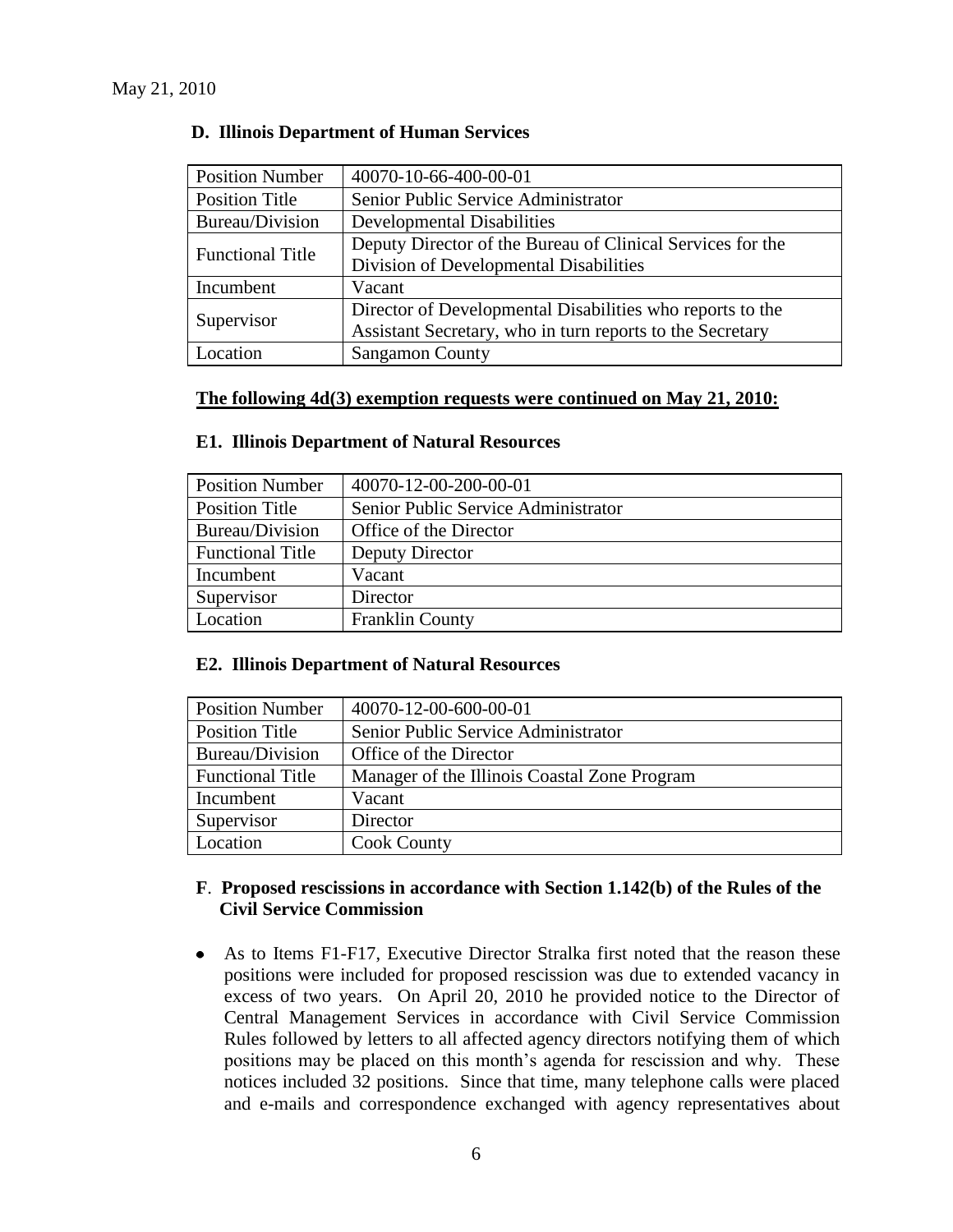these proposed rescissions. Many issues were resolved during this initial period with these positions so that when it came time to finalize the agenda only 17 positions were included for the Commission to determine if their 4d(3) exemption should be rescinded. Unless otherwise noted, these positions are all vacant.

Executive Director Stralka reminded the Commissioners that its rules provide that rescissions shall be approved only after the Commission has determined that an adequate level of managerial control exists in exempt status which will insure responsive and accountable administrative control of agency programs. It was Commission Staff"s position that such control exists for all these proposed rescissions.

- As to Items F1 and F12, the agencies represented that these positions are now filled. For that reason, Staff recommended to deny these proposed rescissions.
- As to Items F3 and F4, the agency has indicated it had no objection. For that  $\bullet$ reason, Staff recommended to approve these proposed rescissions.
- As to Items F2, F9, and F11, the agency provided an initial response contesting  $\bullet$ the proposed rescission. Executive Director Stralka responded to the agencies on May 11 requesting additional information. None of these three agencies further responded. For that reason, Staff recommended to approve these proposed rescissions. Executive Director Stralka noted that Item F9 was the Executive Director of the Interagency Committee on Employees with Disabilities (ICED) of which Chairman Kolker is an ex-officio member. Assistant Executive Director Barris confirmed that this position has never been filled.
- As to Item F5, the agency was present by telephone to contest the proposed  $\bullet$ rescission. Due to the extended vacancy of this position and the fact that it had previously been on the Commission"s November 2009 agenda for rescission for the same reason, it remained Staff"s recommendation to approve this proposed rescission. Susan Gold, Chief of Staff, stated that the position remained vacant due to a selected candidate making unreasonable salary demands. Commissioner Dalianis responded that it was his inclination to approve the rescission given the length of the vacancy.
- As to the remaining items  $(F6, F7, F8, F10, F13, F14, F15, F16, and F17)$ , none of these agencies responded to the initial notice. For that reason, Staff recommended to approve these proposed rescissions.

**IT WAS MOVED BY COMMISSIONER EWELL, SECONDED BY COMMISSIONER BUKRABA, AND THE MOTION ADOPTED 4-0 TO RESCIND AND DENY THE RESCISSION OF THE 4D(3) EXEMPTION FOR THE FOLLOWING POSITIONS:**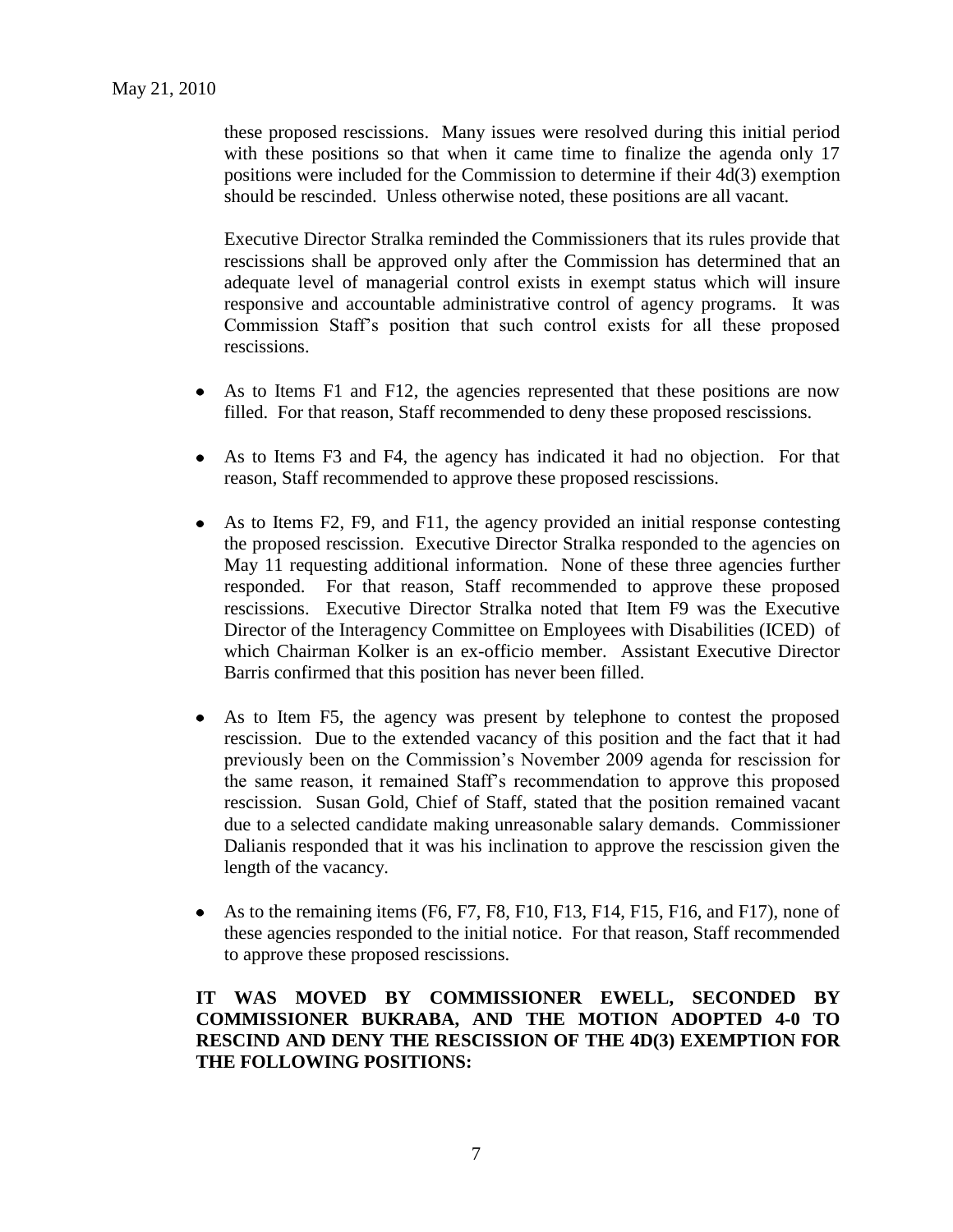| #              | <b>Agency</b>                           | <b>Position Number</b>                                                                            | <b>Functional Title</b>                                                         |
|----------------|-----------------------------------------|---------------------------------------------------------------------------------------------------|---------------------------------------------------------------------------------|
| F2             | Commerce &<br>Economic Op.              | 40070-42-60-000-05-01<br>40070-42-00-700-06-01<br>Position number change<br>received May 14, 2010 | <b>Assistant Deputy Director,</b><br>Technology & Industrial<br>Competitiveness |
| F <sub>3</sub> | Corrections                             | 40070-29-64-200-00-01                                                                             | Asst. Warden Prog.-Thomson                                                      |
| F <sub>4</sub> | Corrections                             | 40070-29-64-300-00-01                                                                             | Asst. Warden Ops.-Thomson                                                       |
| F <sub>5</sub> | Fin & Prof<br>Reg.                      | 40070-13-20-400-00-01                                                                             | <b>Credit Unions</b>                                                            |
| F <sub>6</sub> | Healthcare                              | 40070-33-05-000-00-61                                                                             | Chief, Healthcare Purchasing                                                    |
| F7             | Historic Pres.                          | 40070-48-54-000-00-01                                                                             | <b>ALPLM Manager of Guest</b><br><b>Services</b>                                |
| F <sub>8</sub> | Historic Pres.                          | 40070-48-55-000-00-01                                                                             | <b>ALPLM Manager of Museum</b><br>Programs                                      |
| F <sub>9</sub> | Human Rights                            | 40070-49-00-000-01-02                                                                             | <b>ICED</b> Director                                                            |
| F10            | Human<br><b>Services</b>                | 40070-10-76-000-30-01                                                                             | <b>Manager-Admin Services</b><br><b>Organization Contracts</b>                  |
| F11            |                                         | Juvenile Justice 40070-27-00-200-00-01                                                            | Deputy Director-Division of<br><b>Program Services</b>                          |
| F13            | Revenue                                 | 40070-25-00-000-20-01                                                                             | <b>Chief of Labor Relations</b>                                                 |
| F14            | Revenue                                 | 40070-25-50-000-00-01                                                                             | Manager, Tax Enforcement                                                        |
| F15            | Revenue                                 | 40070-25-90-000-01-01                                                                             | <b>Associate Director</b>                                                       |
| F16            | <b>Shared</b><br><b>Services Center</b> | 40070-25-44-200-00-01                                                                             | Administrative & Regulatory<br>SSC, CFO of Strategic Processes                  |
| F17            | <b>State Police</b>                     | 40070-21-11-000-00-01                                                                             | <b>Director of Human Resources</b>                                              |

### **The following 4d(3) exemptions were rescinded on May 21, 2010:**

### **The following 4d(3) exemption rescissions were denied on May 21, 2010:**

| # | Agency           | <b>Position Number</b> | <b>Functional Title</b>                                                        |
|---|------------------|------------------------|--------------------------------------------------------------------------------|
|   |                  |                        | F1   Child & Family   40070-16-18-000-00-01   Deputy Director-Child Protection |
|   | F12 Natural Res. |                        | $ 40070-12-04-000-00-01 $ Executive Dir., World Shooting                       |

## V. CONSIDERATION OF THE STATUS OF PRIVATE SECRETARIES EXEMPT FROM JURISDICTION B OF THE PERSONNEL CODE

• No discussion; continued to June 18, 2010 meeting.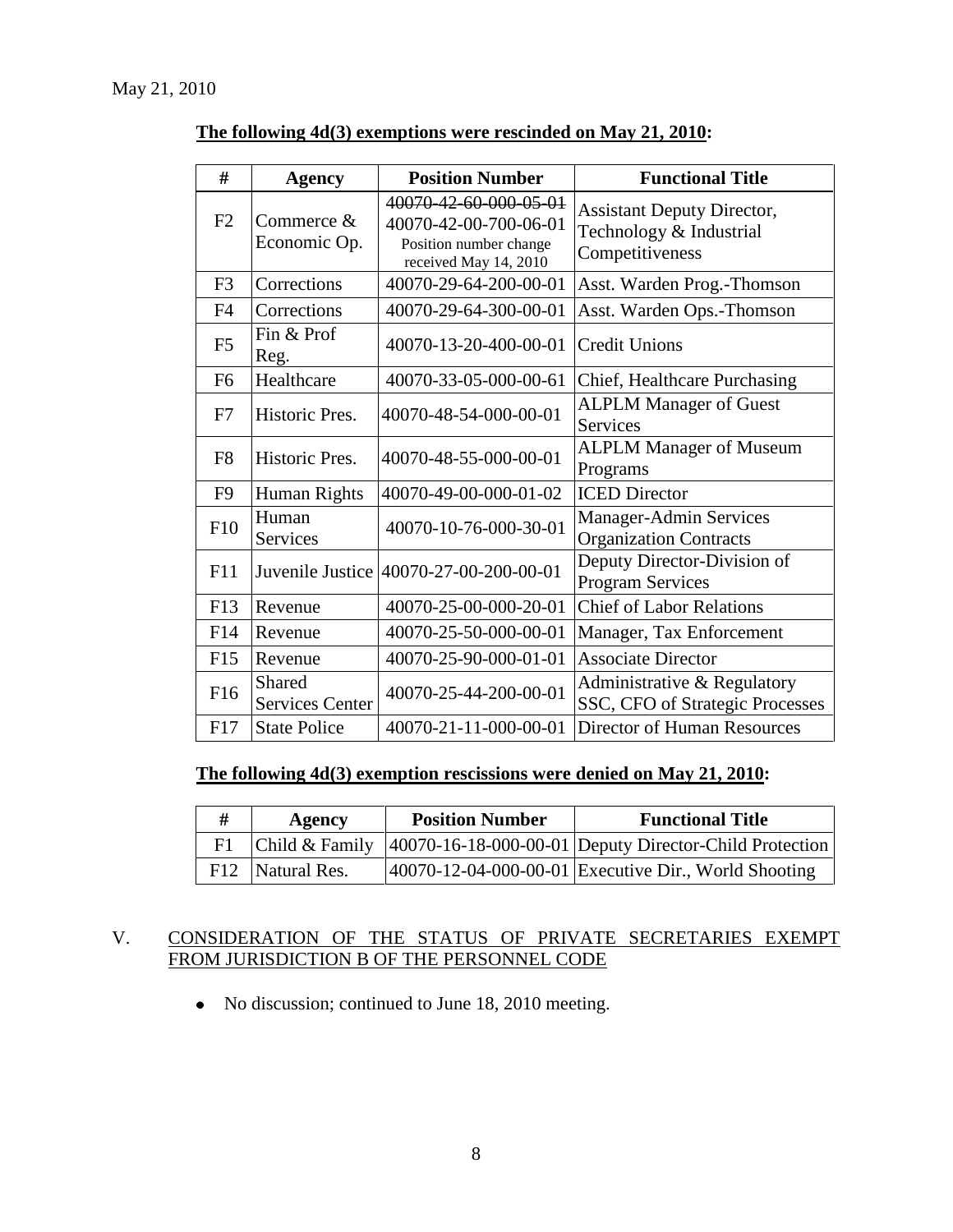#### May 21, 2010

#### VI. CLASS SPECIFICATIONS

• None submitted.

**IT WAS MOVED BY COMMISSIONER DALIANIS, SECONDED BY COMMISSIONER BUKRABA, AND THE MOTION ADOPTED 4-0 TO DISAPPROVE ANY CLASS SPECIFICATIONS RECEIVED BY THE COMMISSION NOT CONTAINED IN THIS REPORT TO ALLOW ADEQUATE STUDY.** 

#### VII. MOTION TO GO INTO EXECUTIVE SESSION

**IT WAS MOVED BY COMMISSIONER EWELL, SECONDED BY COMMISSIONER DALIANIS, AND BY ROLL CALL VOTE THE MOTION ADOPTED 4-0 TO HOLD AN EXECUTIVE SESSION PURSUANT TO SUBSECTIONS 2(c)(1), 2(c)(4), AND 2(c)(11) OF THE OPEN MEETINGS ACT.** 

| <b>KOLKER</b>   | YES  | <b>EWELL</b>    | YES |
|-----------------|------|-----------------|-----|
| <b>PETERSON</b> |      | <b>DALIANIS</b> | YES |
| <b>BUKRABA</b>  | YES. |                 |     |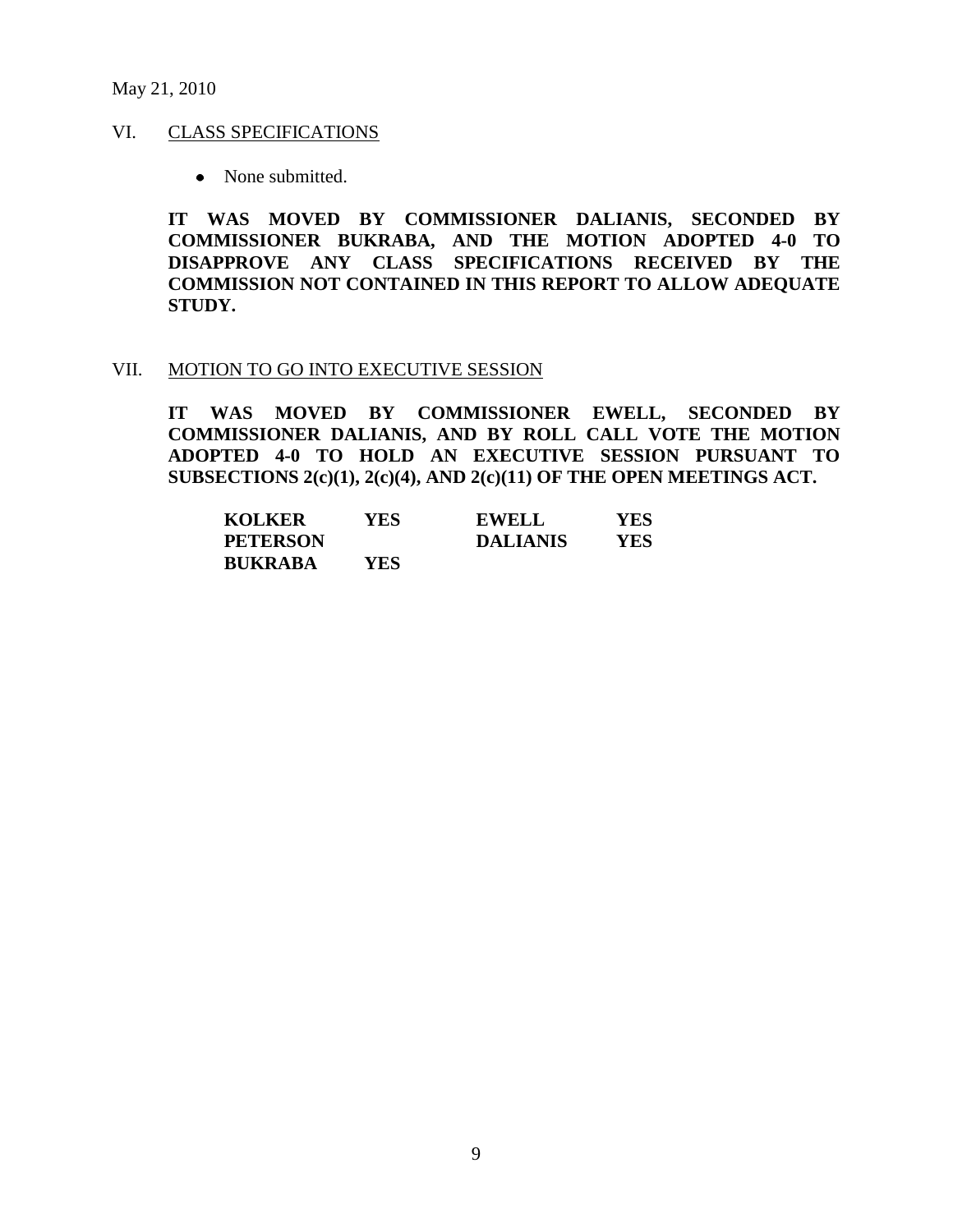#### VIII. RECONVENE MEETING

Upon due and proper notice the regular meeting of the Illinois Civil Service Commission was reconvened at 400 W. Monroe Street, Suite 406, Springfield, Illinois at 3:37 p.m.

#### PRESENT

Chris Kolker, Chairman; Raymond W. Ewell, Betty A. Bukraba, and Ares G. Dalianis (by telephone), Commissioners; Daniel Stralka, Executive Director; Andrew Barris, Assistant Executive Director; and Ed Thornton, Bonnie Camacho, and Greg Yurevich.

### IX. NON-MERIT APPOINTMENT REPORT

The Personnel Code permits non-merit appointments for a limited period of time, i.e., emergency appointments shall not exceed 60 days and shall not be renewed, and positions shall not be filled on a temporary or provisional basis for more than six months out of any twelve-month period. Consecutive non-merit appointments are not violative of the Code; however, they do present a possible evasion of merit principles and should be monitored. Set forth below is the number of consecutive non-merit appointments made by each department. These statistics are from the Department of Central Management Services" Consecutive Non-Merit Report.

| Agency                                   | 3/31/10        | 4/30/10                     | 4/30/09                     |
|------------------------------------------|----------------|-----------------------------|-----------------------------|
| Aging                                    |                |                             |                             |
| <b>Central Management Services</b>       | 1              |                             | $\mathcal{D}_{\mathcal{A}}$ |
| <b>Children and Family Services</b>      | $\overline{2}$ | 6                           | $\mathbf Q$                 |
| <b>Criminal Justice Authority</b>        |                |                             |                             |
| <b>Employment Security</b>               | $\overline{2}$ | 3                           | 3                           |
| <b>Healthcare and Family Services</b>    | $\mathfrak{D}$ |                             | 17                          |
| <b>Historic Preservation Agency</b>      |                |                             |                             |
| <b>Human Services</b>                    |                | $\mathcal{D}_{\mathcal{A}}$ |                             |
| Law Enforcement Training Standards Board |                |                             |                             |
| <b>Natural Resources</b>                 |                |                             |                             |
| Property Tax Appeal Board                |                |                             |                             |
| Transportation                           | 10             |                             | 3                           |
| Veterans' Affairs                        |                |                             | っ                           |
| <b>Workers' Compensation Commission</b>  |                |                             |                             |
| Totals                                   | 19             | 16                          |                             |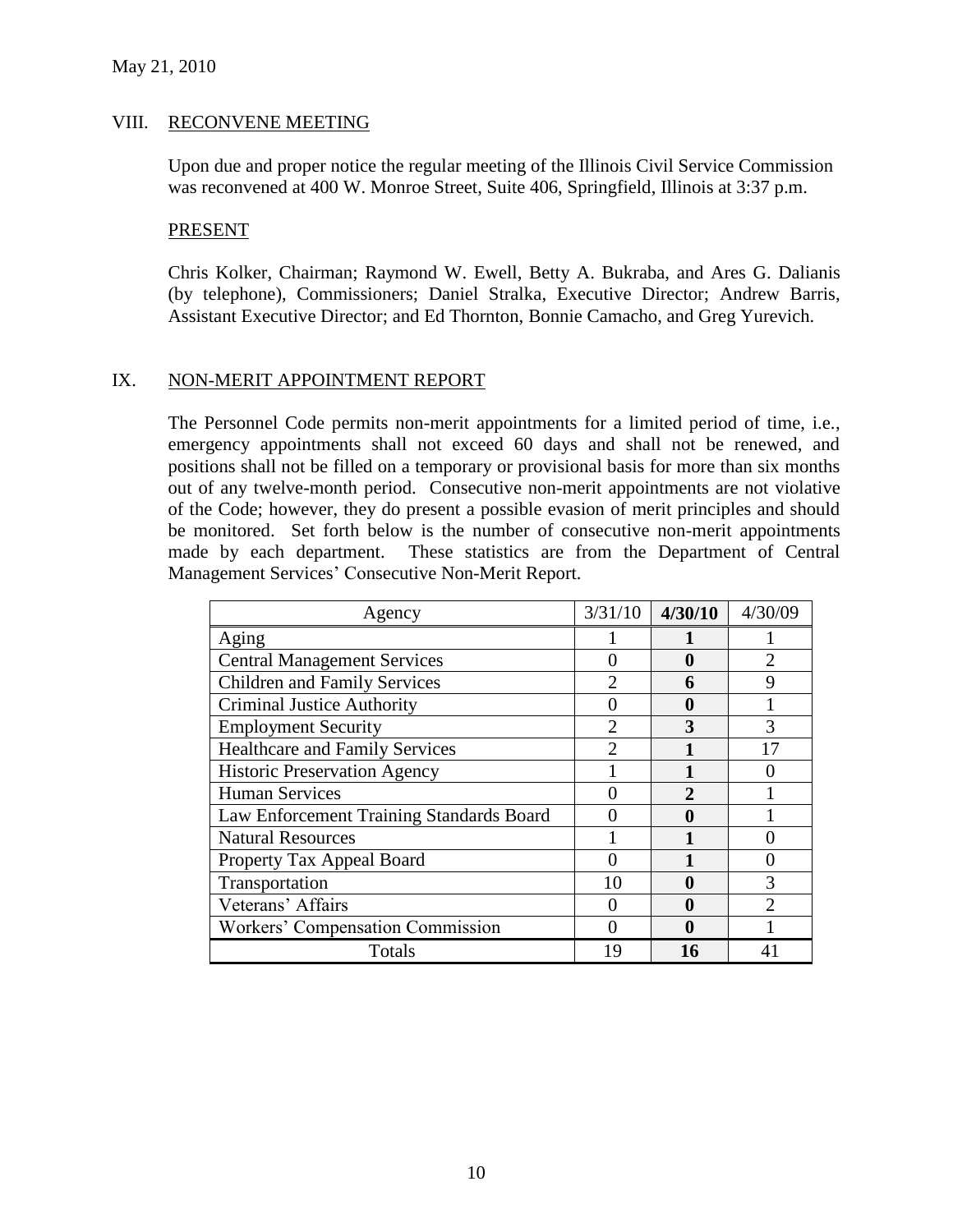### X. PUBLICLY ANNOUNCED DECISIONS RESULTING FROM APPEAL

### **DISCHARGE**

#### **DA-9-10**

| Employee  | Rex DeLa Cruz                              | <b>Appeal Date</b>   | 09/17/09               |
|-----------|--------------------------------------------|----------------------|------------------------|
| Agency    | <b>DHS</b>                                 | <b>Decision Date</b> | 05/07/10               |
| Type      | Discharge                                  | ALJ                  | Daniel Stralka         |
| Change(s) | Conduct unbecoming   Proposal for Decision |                      | Charges are proven and |
|           |                                            |                      | warrant discharge.     |

**IT WAS MOVED BY COMMISSIONER EWELL, SECONDED BY COMMISSIONER DALIANIS, AND BY ROLL CALL VOTE OF 4-0 THE MOTION ADOPTED TO AFFIRM AND ADOPT THE ADMINISTRATIVE LAW JUDGE'S PROPOSAL FOR DECISION THAT THE CHARGES ARE PROVEN AND WARRANT DISCHARGE FOR THE REASONS SET FORTH IN THE PROPOSAL FOR DECISION DATED MAY 7, 2010.**

| <b>KOLKER</b>   | YES.  | <b>EWELL</b>    | YES |
|-----------------|-------|-----------------|-----|
| <b>PETERSON</b> |       | <b>DALIANIS</b> | YES |
| <b>BUKRABA</b>  | YES . |                 |     |

### **DISCHARGE**

**DA-15-10**

| Employee  | Bonnie Camacho  | <b>Appeal Date</b>    | 10/30/09                       |
|-----------|-----------------|-----------------------|--------------------------------|
| Agency    | <b>DHS</b>      | <b>Decision Date</b>  | 05/07/10                       |
| Type      | Discharge       | AL J                  | Daniel Stralka                 |
| Change(s) | Neglect of duty | Proposal for Decision | Charges are proven and warrant |
|           |                 |                       | 60-day suspension.             |

**IT WAS MOVED BY COMMISSIONER EWELL, SECONDED BY COMMISSIONER DALIANIS, AND BY ROLL CALL VOTE OF 4-0 THE MOTION ADOPTED TO MODIFY AND ADOPT THE ADMINISTRATIVE LAW JUDGE'S PROPOSAL FOR DECISION THAT THE CHARGES ARE PROVEN AND WARRANT A 30-DAY SUSPENSION IN LIEU OF DISCHARGE FOR THE REASONS SET FORTH IN THE PROPOSAL FOR DECISION DATED MAY 7, 2010. CAMACHO'S SIGNIFICANT CONTINUOUS SERVICE, HER POSITIVE PERFORMANCE RECORD, AND HER ACTIONS IN RESPONDING TO THE RESIDENT'S NEEDS AND DOCUMENTING IT IN ALL WAYS WITH THE EXCEPTION OF REPORTING IT TO THE OFFICE OF INSPECTOR GENERAL ALL WEIGH IN FAVOR OF A LESS SEVERE SUSPENSION. THE NATURE OF HER PRIOR 20-DAY SUSPENSION – WHILE WARRANTING SOME DISCIPLINE – WAS ALSO A CONSIDERATION AS SUCH A LENGTHY**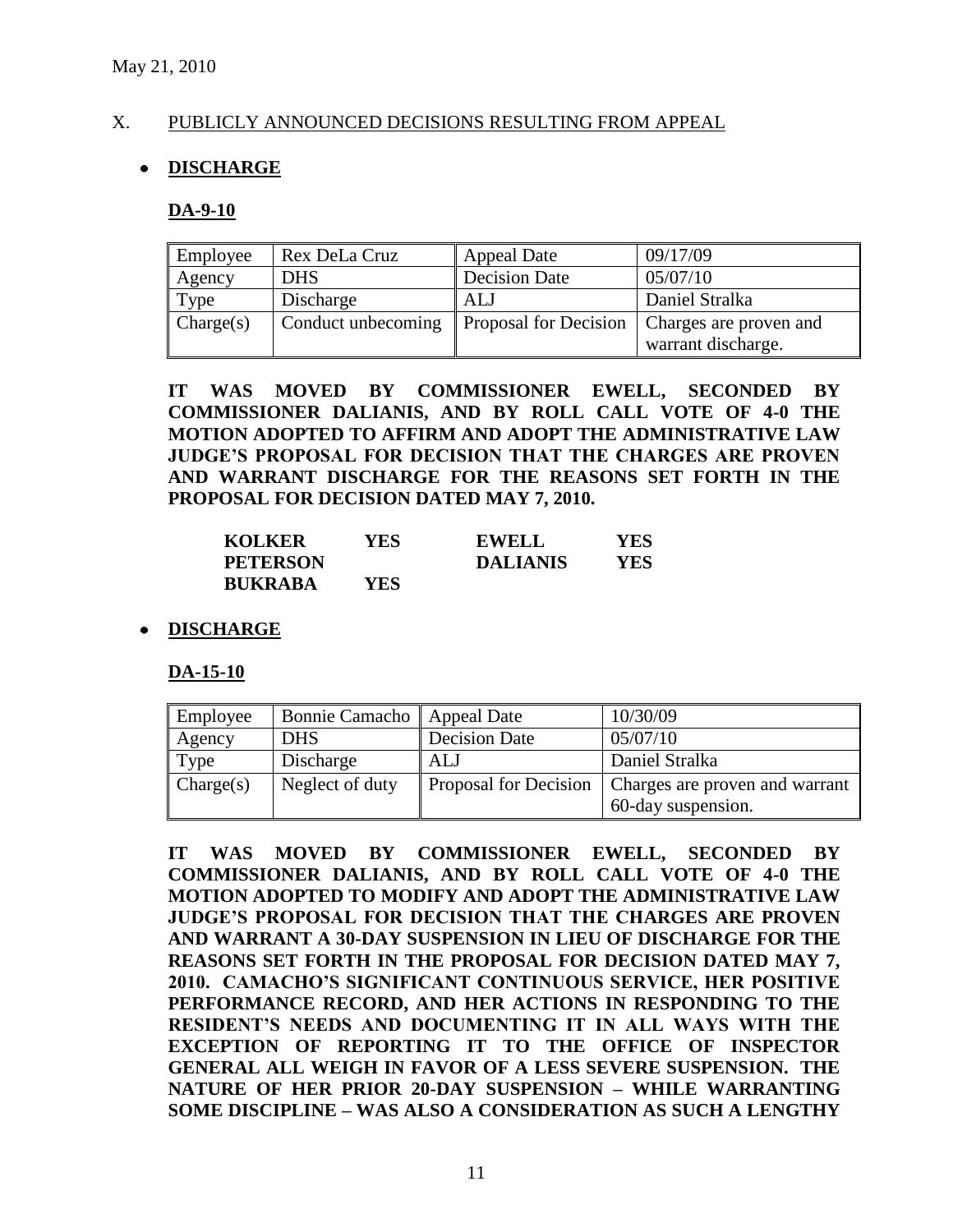**SUSPENSION FOR THAT OFFENSE APPEARED EXCESSIVE. FINALLY, THE FAILURE OF OTHERS WHO HAD A SIMILAR RESPONSIBILITY TO MAKE THE REPORT THAT CAMACHO FAILED TO TIMELY DO WITHOUT ANY NEGATIVE CONSEQUENCES ALSO WEIGHED IN FAVOR OF A LESSER DISCIPLINE.**

| <b>KOLKER</b>   | YES. | <b>EWELL</b>    | YES |
|-----------------|------|-----------------|-----|
| <b>PETERSON</b> |      | <b>DALIANIS</b> | YES |
| <b>BUKRABA</b>  | YES. |                 |     |

### **RULE VIOLATION**

### **RV-37-10**

| Employee   | Gina Yurevich                                                            | <b>Appeal Date</b>       | 02/05/10                                                                                                                                                                                                                                               |
|------------|--------------------------------------------------------------------------|--------------------------|--------------------------------------------------------------------------------------------------------------------------------------------------------------------------------------------------------------------------------------------------------|
| Agency     | DHS/CMS                                                                  | <b>Decision Date</b>     | 04/02/10                                                                                                                                                                                                                                               |
| Type       | <b>Rule Violation</b>                                                    | ALJ                      | <b>Andrew Barris</b>                                                                                                                                                                                                                                   |
| Allegation | Should have<br>received "full<br>compensation"<br>after<br>reinstatement | Proposal for<br>Decision | No violation on refusal to provide 'full<br>compensation' after her reinstatement by<br>Order of the Illinois Labor Relations<br>Board; violation of Section 302.200 by<br>changing Yurevich's continuous service<br>date to 1/18/2010 from 9/17/2007. |

**IT WAS MOVED BY COMMISSIONER EWELL, SECONDED BY COMMISSIONER BUKRABA, AND BY ROLL CALL VOTE OF 4-0 THE MOTION ADOPTED TO AFFIRM AND ADOPT THE ADMINISTRATIVE LAW JUDGE'S PROPOSAL FOR DECISION THAT YUREVICH HAS NOT PROVEN BY A PREPONDERANCE OF THE EVIDENCE THAT THE AGENCY VIOLATED THE PERSONNEL CODE OR RULES BY THE REFUSAL TO PROVIDE HER "FULL COMPENSATION" AFTER HER REINSTATEMENT BY ORDER OF THE ILLINOIS LABOR RELATIONS BOARD. THE CIVIL SERVICE COMMISSION IS WITHOUT JURISDICTION TO HEAR THIS CLAIM.** 

**IT HAS BEEN ESTABLISHED BY A PREPONDERANCE OF THE EVIDENCE THAT THE AGENCY VIOLATED SECTION 302.200 BY CHANGING YUREVICH'S CONTINUOUS SERVICE DATE TO JANUARY 18, 2010 FROM SEPTEMBER 17, 2007 AND IS DIRECTED TO COME INTO COMPLIANCE WITH THE PERSONNEL CODE BY CHANGING THE PETITIONER'S CONTINUOUS SERVICE DATE TO SEPTEMBER 17, 2007.**

| <b>KOLKER</b>   | YES        | <b>EWELL</b>    | YES. |
|-----------------|------------|-----------------|------|
| <b>PETERSON</b> |            | <b>DALIANIS</b> | YES  |
| <b>BUKRABA</b>  | <b>YES</b> |                 |      |